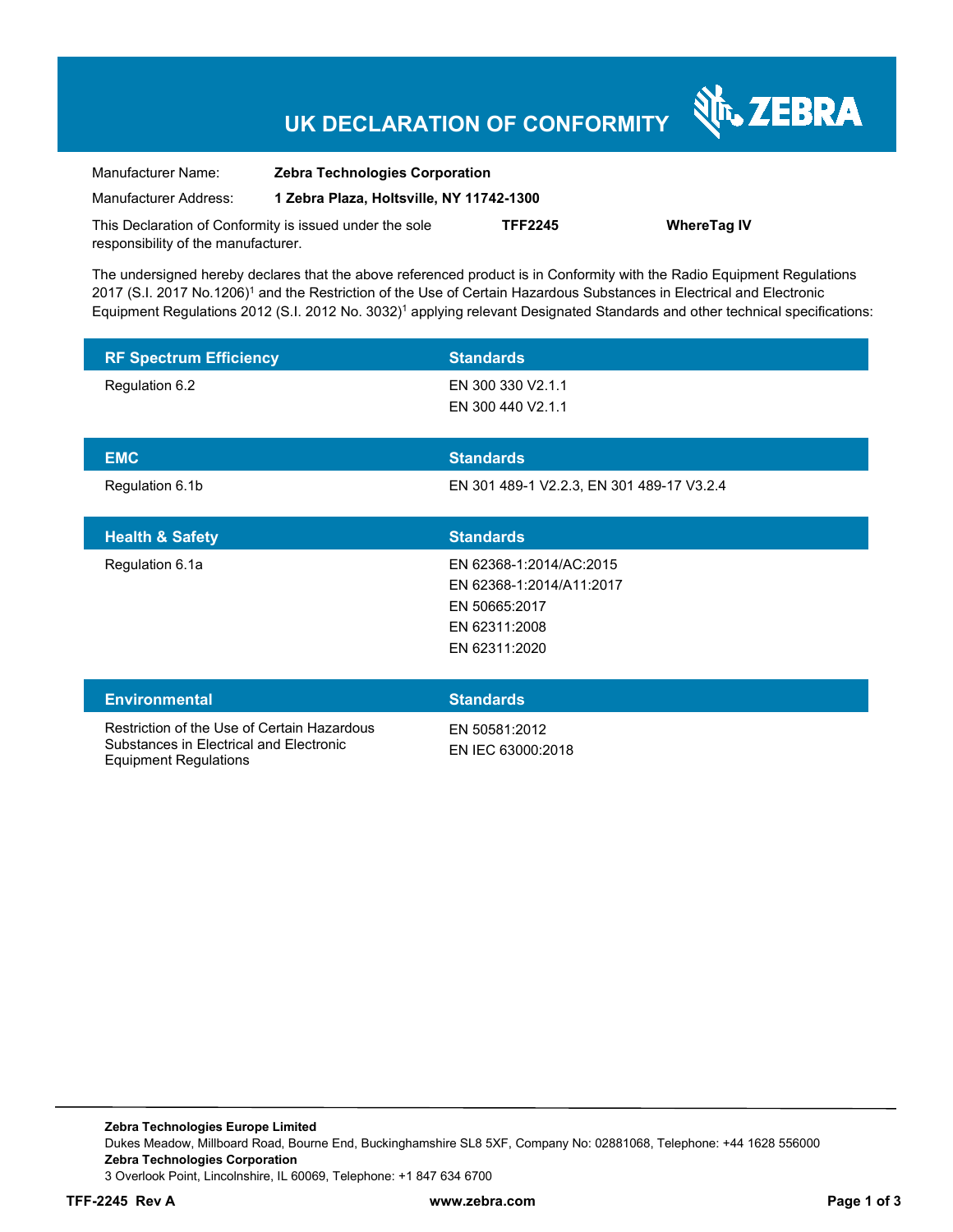### **UK DECLARATION OF CONFORMITY**



With regard to the Radio Equipment Regulations 2017 (S.I. 2017 No.1206)<sup>1</sup>, the conformity assessment procedure referred to in regulation 41(4)(a) and detailed in Schedule 2 has been followed.

<sup>1</sup> As amended by applicable EU withdrawal legislation implemented at the time of issuing this declaration

#### **Signed on behalf of Zebra Technologies Corporation**

*(Signature of authorized person)* Marco Belli Rev: A Albert Rev: A Albert Rev: A Albert Rev: A Albert Rev: A Albert Rev: A Albert Rev: A Albert R Sr. Manager, Regulatory Date: 18 October 2021 Place: Bourne End, UK